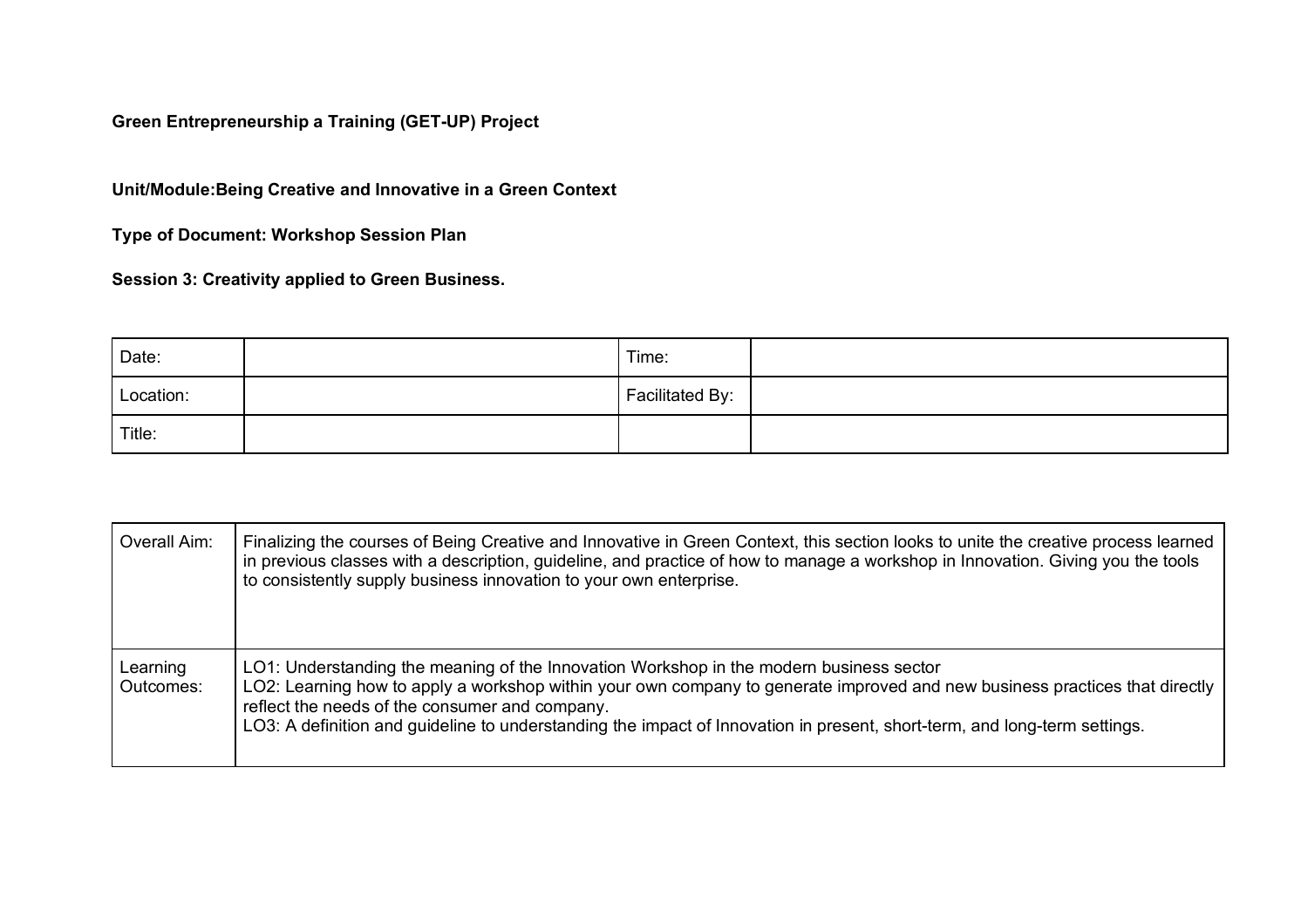| Time | Learning<br>∽<br>Outcome | ' Input | Slides | Learning Assessment and Activities |
|------|--------------------------|---------|--------|------------------------------------|
|------|--------------------------|---------|--------|------------------------------------|

| 09:30-09:45<br>(15'min) | <b>Workshop Overview</b><br>An overall introduction to the theme,<br>$\bullet$<br>purpose, steps, and revelations of the<br>workshop to acutely define outcomes<br>A view of the current world of business<br>innovation and the methods for companies<br>to consistently create<br>Unveil a broad scale of the eco-<br>opportunities of the market | Introduction to participants.<br>What is a workshop and how you can apply it to<br>supply new innovations and creations within your<br>own business? |
|-------------------------|-----------------------------------------------------------------------------------------------------------------------------------------------------------------------------------------------------------------------------------------------------------------------------------------------------------------------------------------------------|------------------------------------------------------------------------------------------------------------------------------------------------------|
| 09:45-10:05<br>(20'min) | The Art of the Workshop<br>Give a clear definition of the purpose and<br>origins of a workshop.<br>Present the methodology that is<br>represented in the application of a workshop<br>to business innovation<br>Case study based on experience of<br>Rapsodia Innovation Center's application of<br>workshop to variety of sector.                  | Development of a holistic understanding of process,<br>purpose, and methodology of a business innovation<br>workshop.<br>Apply the learned knowledge |
| 10:05-10:15<br>(20'min) | Art of the Workshop: Before, During, and After<br>Divided into three distinct phases, these<br>$\bullet$<br>sections serves as a map for businesses to<br>install their own workshops<br>Defining the methods for preparation of<br>materials and employees functions to                                                                            | Define the lifestyle of an extreme user and how it can<br>be applied to business solutions?                                                          |